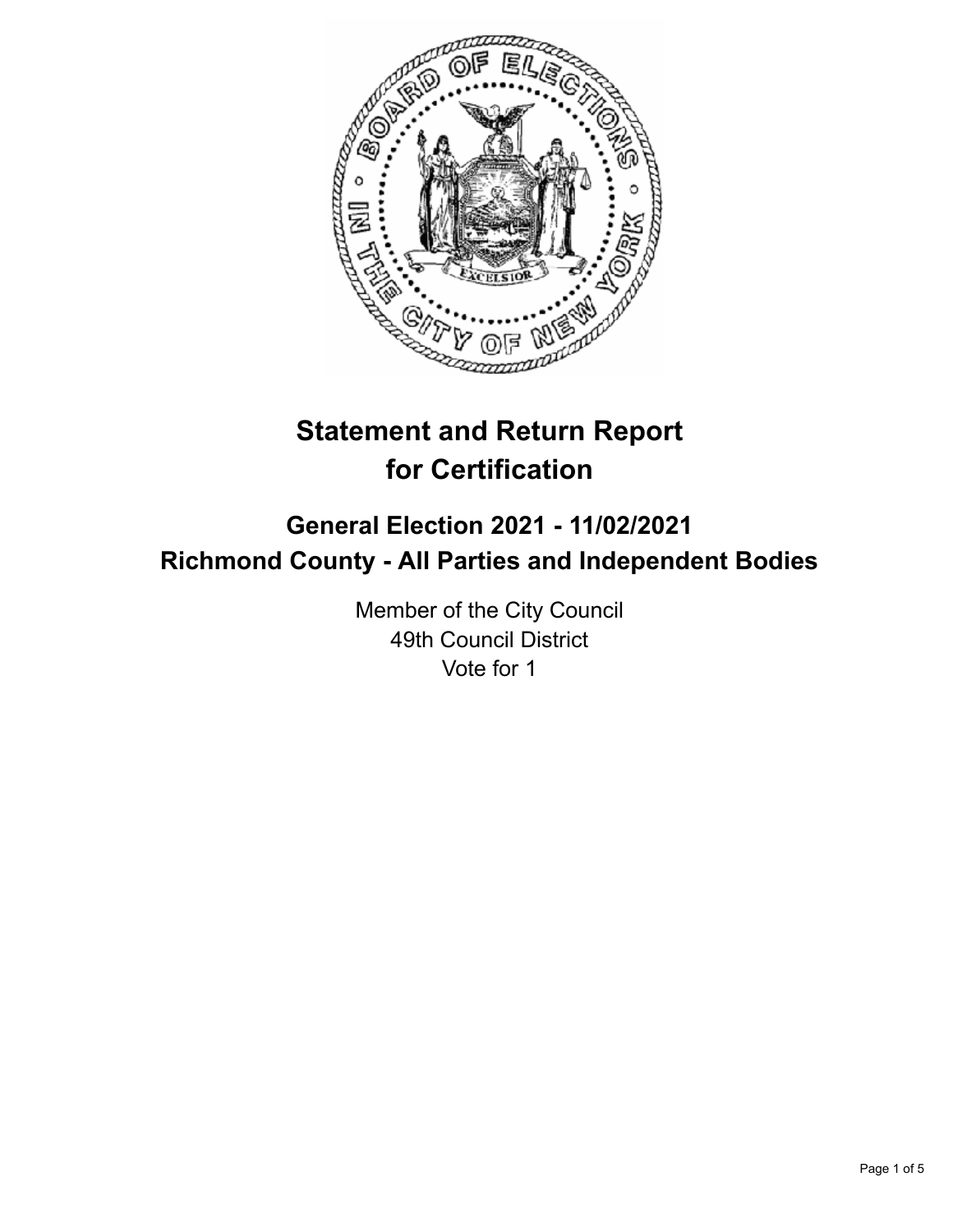

## **Assembly District 61**

| Unrecorded                                                           | 820                     |
|----------------------------------------------------------------------|-------------------------|
| <b>Total Votes</b>                                                   | 18,965                  |
| UNATTRIBUTABLE WRITE-IN (WRITE-IN)                                   | 9                       |
| TROY J. MCGHIE (WRITE-IN)                                            | 6                       |
| SELINA GREY (WRITE-IN)                                               | $\overline{\mathbf{c}}$ |
| SEAN M. PETERSON (WRITE-IN)                                          | $\mathbf 1$             |
| SAL ALBANESE (WRITE-IN)                                              | 2                       |
| ROBERT M. FARINA (WRITE-IN)                                          | $\mathbf 1$             |
| RICHARD BELL (WRITE-IN)<br>ROBERT F. DIGGS (WRITE-IN)                | 2<br>$\mathbf{1}$       |
|                                                                      |                         |
| RANTI OGUNLEYE (WRITE-IN)                                            | 1                       |
| MICHAEL SCHNALL (WRITE-IN)<br>PETER BATTISTA (WRITE-IN)              | 2<br>$\mathbf{1}$       |
| MICHAEL C. RALLIS (WRITE-IN)                                         |                         |
| MEG VENTRUDO (WRITE-IN)                                              | 1<br>$\mathbf 1$        |
| MAYA D. WILEY (WRITE-IN)                                             |                         |
| MARIETTA CANNING (WRITE-IN)                                          | 1                       |
|                                                                      | $\mathbf 1$             |
| LORRAINE A. HONOR (WRITE-IN)                                         | $\mathbf 1$             |
| JOSEPH R. BIDEN JR. (WRITE-IN)<br>KYLE SMITH (WRITE-IN)              | 1                       |
| JOHN SAVARESE (WRITE-IN)                                             | $\mathbf 1$             |
|                                                                      | 1                       |
| JOHN MULVEY (WRITE-IN)                                               | 1                       |
| JIMMIE E. BARNES (WRITE-IN)                                          | $\mathbf 1$             |
| JESSE BLUM (WRITE-IN)                                                | $\mathbf 1$             |
| JERROLD O. KAVANAGH (WRITE-IN)                                       | 1                       |
| JEANETTE RICHARDSON (WRITE-IN)                                       | $\mathbf{1}$            |
| EILEEN MAGNUSKI (WRITE-IN)                                           | $\mathbf{1}$            |
| CESAR A. VARGAS (WRITE-IN)                                           | 4                       |
| CARNELL ANTIONE (WRITE-IN)                                           | $\mathbf{1}$            |
| ANTHONY STENGER (WRITE-IN)                                           | $\mathbf{1}$            |
| AMOY K. BARNES (WRITE-IN)                                            | 8                       |
| AMAYA BROOKS (WRITE-IN)                                              | 1                       |
| PATRICIA RONDINELLI (REPUBLICAN)<br>JASON R. PRICE (ORDINARY PEOPLE) | 6,717<br>471            |
|                                                                      |                         |
| KAMILLAH HANKS (DEMOCRATIC)                                          | 11,720                  |
| <b>Total Applicable Ballots</b>                                      | 19,785                  |
| Less - Inapplicable Federal/Special Presidential Ballots             | 0                       |
| <b>Total Ballots</b>                                                 | 19,785                  |
| AFFIDAVIT                                                            | 66                      |
| <b>ABSENTEE / MILITARY</b>                                           | 1,201                   |
| MANUALLY COUNTED EMERGENCY                                           | 0                       |
| <b>PUBLIC COUNTER</b>                                                | 18,518                  |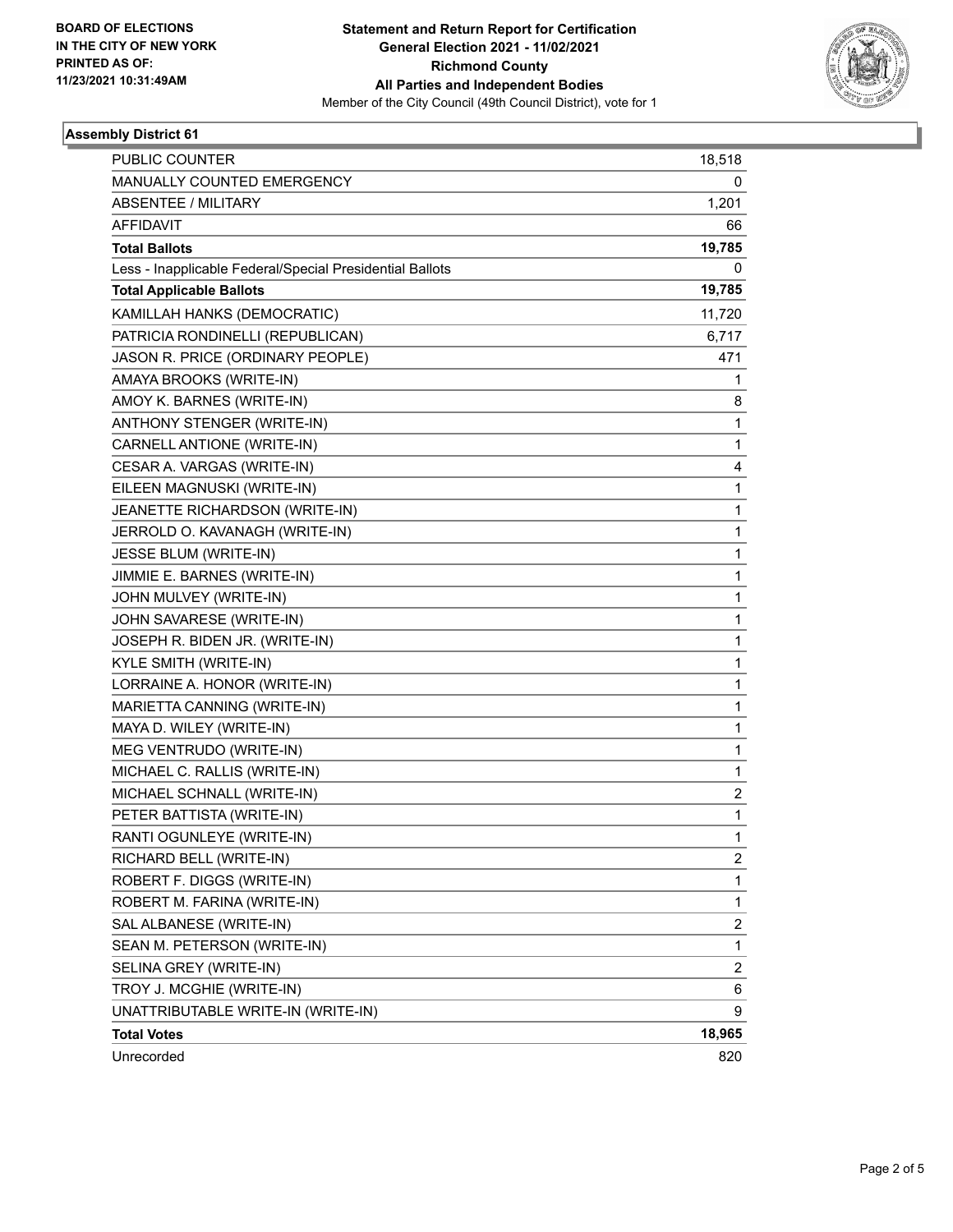

## **Assembly District 63**

| <b>PUBLIC COUNTER</b>                                    | 4.757          |
|----------------------------------------------------------|----------------|
| <b>MANUALLY COUNTED EMERGENCY</b>                        | 0              |
| <b>ABSENTEE / MILITARY</b>                               | 382            |
| <b>AFFIDAVIT</b>                                         | 24             |
| <b>Total Ballots</b>                                     | 5,163          |
| Less - Inapplicable Federal/Special Presidential Ballots | 0              |
| <b>Total Applicable Ballots</b>                          | 5,163          |
| KAMILLAH HANKS (DEMOCRATIC)                              | 2,645          |
| PATRICIA RONDINELLI (REPUBLICAN)                         | 2,152          |
| JASON R. PRICE (ORDINARY PEOPLE)                         | 100            |
| JAMIE REYES (WRITE-IN)                                   | 1              |
| JEREMY AKYEMPONG (WRITE-IN)                              | 1              |
| JOSEPH C. BORELLI (WRITE-IN)                             | $\overline{c}$ |
| JOSEPH CHRISTIAN (WRITE-IN)                              | 1              |
| KELVIN RICHARDS (WRITE-IN)                               | $\mathbf 1$    |
| MOSHE HERZOG (WRITE-IN)                                  | 1              |
| ROBIN KRAUS (WRITE-IN)                                   | 1              |
| SAL ALBANESE (WRITE-IN)                                  | $\overline{c}$ |
| SAMANTHA BRANDT (WRITE-IN)                               | 1              |
| UNATTRIBUTABLE WRITE-IN (WRITE-IN)                       | 4              |
| <b>Total Votes</b>                                       | 4,912          |
| Unrecorded                                               | 251            |

#### **Assembly District 64**

| <b>PUBLIC COUNTER</b>                                    | 2,081          |
|----------------------------------------------------------|----------------|
| <b>MANUALLY COUNTED EMERGENCY</b>                        | 0              |
| ABSENTEE / MILITARY                                      | 129            |
| <b>AFFIDAVIT</b>                                         | 4              |
| <b>Total Ballots</b>                                     | 2,214          |
| Less - Inapplicable Federal/Special Presidential Ballots | 0              |
| <b>Total Applicable Ballots</b>                          | 2,214          |
| KAMILLAH HANKS (DEMOCRATIC)                              | 838            |
| PATRICIA RONDINELLI (REPUBLICAN)                         | 1,212          |
| JASON R. PRICE (ORDINARY PEOPLE)                         | 34             |
| DAVID M. CARR (WRITE-IN)                                 | 1              |
| JOSEPH C. BORELLI (WRITE-IN)                             | $\overline{2}$ |
| SAL ALBANESE (WRITE-IN)                                  | 1              |
| <b>Total Votes</b>                                       | 2,088          |
| Unrecorded                                               | 126            |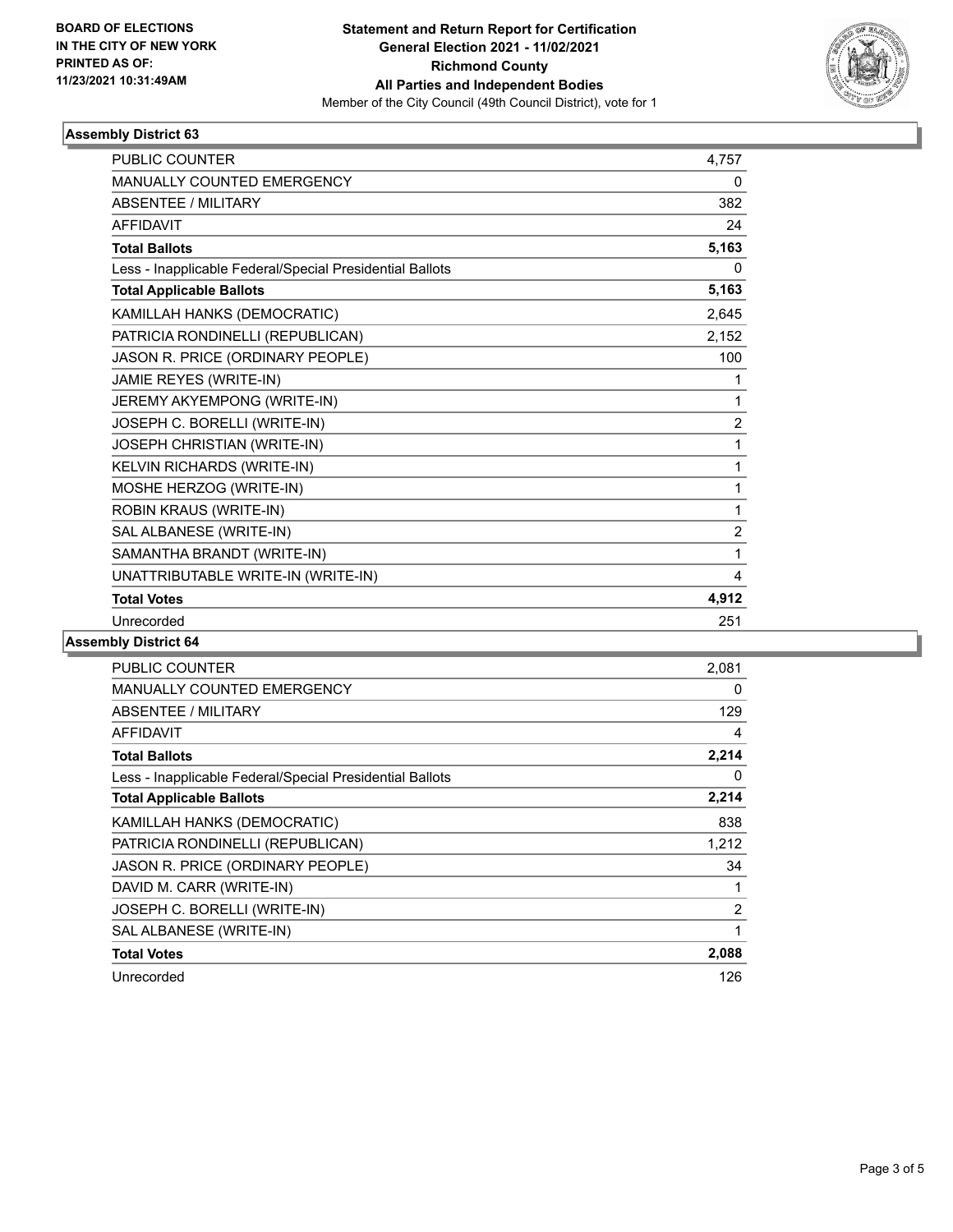

## **Total for Member of the City Council (49th Council District) - Richmond County**

| <b>PUBLIC COUNTER</b>                                    | 25,356 |
|----------------------------------------------------------|--------|
| MANUALLY COUNTED EMERGENCY                               | 0      |
| <b>ABSENTEE / MILITARY</b>                               | 1,712  |
| AFFIDAVIT                                                | 94     |
| <b>Total Ballots</b>                                     | 27,162 |
| Less - Inapplicable Federal/Special Presidential Ballots | 0      |
| <b>Total Applicable Ballots</b>                          | 27,162 |
| KAMILLAH HANKS (DEMOCRATIC)                              | 15,203 |
| PATRICIA RONDINELLI (REPUBLICAN)                         | 10,081 |
| JASON R. PRICE (ORDINARY PEOPLE)                         | 605    |
| AMAYA BROOKS (WRITE-IN)                                  | 1      |
| AMOY K. BARNES (WRITE-IN)                                | 8      |
| ANTHONY STENGER (WRITE-IN)                               | 1      |
| CARNELL ANTIONE (WRITE-IN)                               | 1      |
| CESAR A. VARGAS (WRITE-IN)                               | 4      |
| DAVID M. CARR (WRITE-IN)                                 | 1      |
| EILEEN MAGNUSKI (WRITE-IN)                               | 1      |
| JAMIE REYES (WRITE-IN)                                   | 1      |
| JEANETTE RICHARDSON (WRITE-IN)                           | 1      |
| JEREMY AKYEMPONG (WRITE-IN)                              | 1      |
| JERROLD O. KAVANAGH (WRITE-IN)                           | 1      |
| JESSE BLUM (WRITE-IN)                                    | 1      |
| JIMMIE E. BARNES (WRITE-IN)                              | 1      |
| JOHN MULVEY (WRITE-IN)                                   | 1      |
| JOHN SAVARESE (WRITE-IN)                                 | 1      |
| JOSEPH C. BORELLI (WRITE-IN)                             | 4      |
| JOSEPH CHRISTIAN (WRITE-IN)                              | 1      |
| JOSEPH R. BIDEN JR. (WRITE-IN)                           | 1      |
| KELVIN RICHARDS (WRITE-IN)                               | 1      |
| <b>KYLE SMITH (WRITE-IN)</b>                             | 1      |
| LORRAINE A. HONOR (WRITE-IN)                             | 1      |
| MARIETTA CANNING (WRITE-IN)                              | 1      |
| MAYA D. WILEY (WRITE-IN)                                 | 1      |
| MEG VENTRUDO (WRITE-IN)                                  | 1      |
| MICHAEL C. RALLIS (WRITE-IN)                             | 1      |
| MICHAEL SCHNALL (WRITE-IN)                               | 2      |
| MOSHE HERZOG (WRITE-IN)                                  | 1      |
| PETER BATTISTA (WRITE-IN)                                | 1      |
| RANTI OGUNLEYE (WRITE-IN)                                | 1      |
| RICHARD BELL (WRITE-IN)                                  | 2      |
| ROBERT F. DIGGS (WRITE-IN)                               | 1      |
| ROBERT M. FARINA (WRITE-IN)                              | 1      |
| ROBIN KRAUS (WRITE-IN)                                   | 1      |
| SAL ALBANESE (WRITE-IN)                                  | 5      |
| SAMANTHA BRANDT (WRITE-IN)                               | 1      |
| SEAN M. PETERSON (WRITE-IN)                              | 1      |